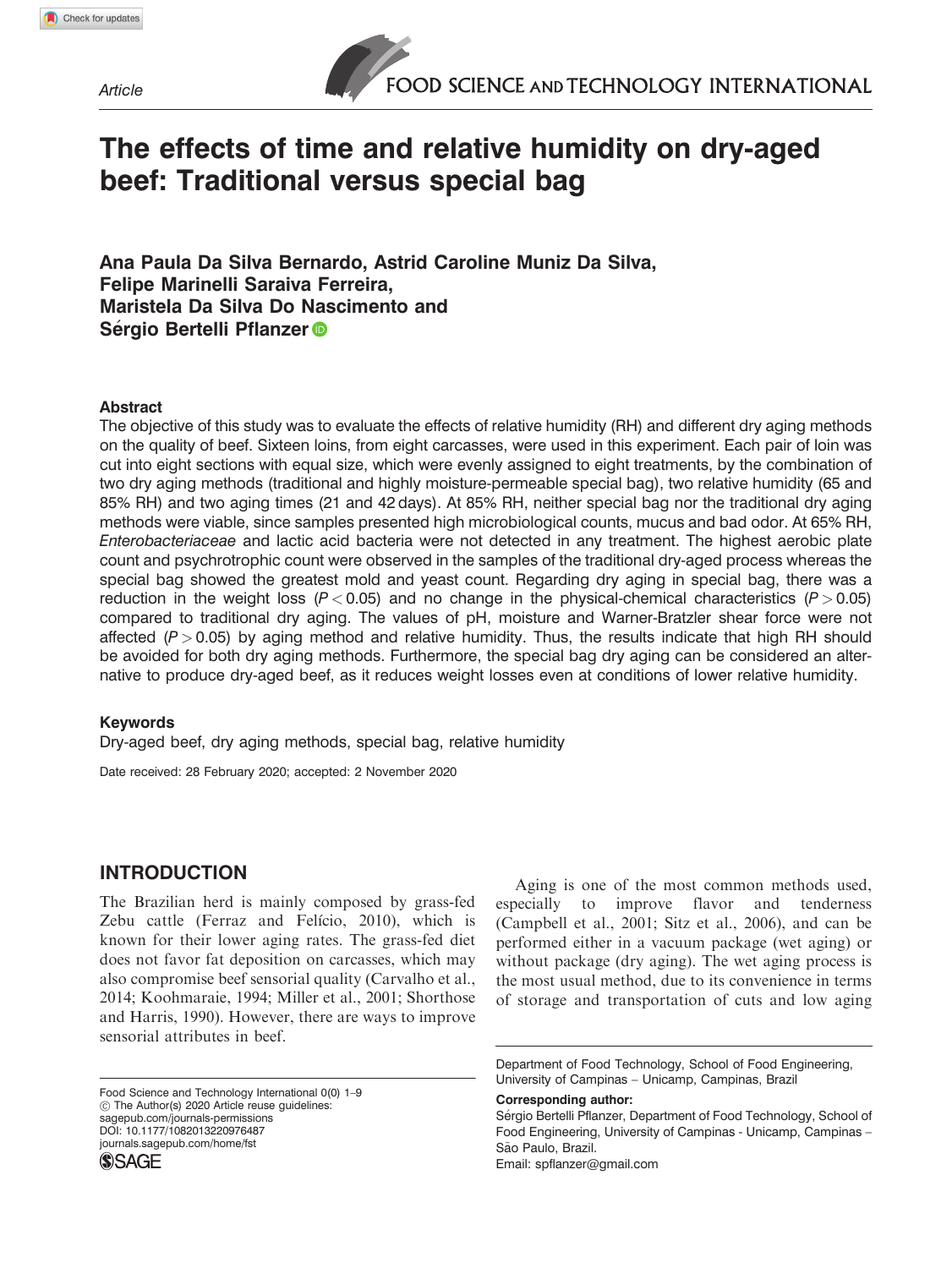losses (DeGeer et al., 2009; Li et al., 2014; Savell, 2008). Dry aging has been gaining visibility, due to the development of desirable flavors (Lepper-Blilie et al., 2016; Li et al.,  $2013$ ; Stenström et al.,  $2014$ ), such as roasted beef flavor (Campbell et al. 2001; Warren and Kastner, 1992) and umami taste (Li et al., 2014).

Dry aging is considered costly (DeGeer et al., 2009; Miller et al., 1985; Smith et al., 2008), as the process requires a strict control of the aging conditions, such as the temperature, relative humidity and air velocity (Kim et al., 2016; Savell, 2008). In addition, dry aging requires larger spaces in chambers and has higher weight loss compared to wet aging (Dikeman et al., 2013; Oreskovich et al., 1988; Parrish et al., 1991; Warren and Kastner, 1992). Therefore, a new technology of highly moisture-permeable bag (special bag) was introduced to the meat market. This packaging method allows the enhancement of desirable sensorial attributes in meat and increases the process yield (Ahnström et al., 2006; DeGeer et al., 2009; Dikeman et al., 2013; Li et al., 2014) compared to the traditional dry aging. Studies compared the special bag and traditional dry aging methods showed that the special bag technology reduces weight loss and shrinkage, while acts as a barrier protecting the meat from environment conditions, reducing microbial contamination (Ahnström et al., 2006; DeGeer et al., 2009; Dikeman et al., 2013; Li et al., 2014).

Even though there are several studies citing relative humidity on dry aging processes (Campbell et al., 2001; Kim et al., 2017; Ryu et al., 2018; Smith et al., 2008), only one study has been developed to evaluate the effects of different relative humidity on dry-aged beef (Lee et al., 2017). In addition, no other work that evaluated the effects of different relative humidity on the dry aging process using special bag (highly moisturepermeable bag) was found in the literature. Still, in relation to the origin of meat for dry aging, most studies have been done with Bos taurus animals, and studies with meat from Zebu animals (*Bos indicus*) are uncommon (Vilella et al., 2019). Thus, this study aimed to evaluate the effects of combination of different aging methods, under different relative humidity and aging time on the physical, chemical and microbiological characteristics of aged beef from grass-fed Zebu cattle.

# MATERIAL AND METHODS

# Sample collection and aging conditions

Sixteen loins (m. Longissimus thoracis et lumborum) were collected from eight carcasses (right and left sides) of intact Nellore cattle (24 to 36 months old), at 2 d post-mortem. The carcasses were randomly selected from the same lot, with similar weight  $(300 \pm 22 \text{ kg})$  and fat cover  $(4 \pm 1.2 \text{ mm-thick}$  at the 12th thoracic vertebrae). The loins from each carcass were identified, vacuum-packed, placed in cooler boxes with ice and transported to the Meat Laboratory at the University of Campinas.

One steak was removed from the central part of each loin (one from the left and another from the right side) for the raw material characterization analyses: pH, water activity, moisture and fat content and tenderness.

Each pair of loin was deboned and cut into eight sections ( $n = 64$ ). The sections were balanced distributed into eight treatments (Figure 1), according to the combination of two dry aging methods (traditional and in highly moisture-permeable special bag), two relative humidity (65 or 85%) and two aging times (21 and 42 d).

The sections assigned for dry aging in highly moisture-permeable special bag (water vapor permeability  $2500 g/50 \mu/m^2/24h$  at  $38 °C$  and  $50\%$  RH, Tublin<sup>®</sup> 10, TUB-EX ApS, Denmark) were weighed and vacuum packaged. All loin sections were aged in adapted chambers (model VN50R, Metalfrio 2010 $\copyright$ ), Brazil) kept at  $2^{\circ}$ C and  $2.5$  m/s of air velocity. The sections were repositioned into the chamber every day for the first 10 d. Afterwards, they were repositioned in the chamber every 3 d, in a quick and hygienic manner to minimize risk of contamination.

#### Weight loss

Weight loss due to evaporation was determined by weighing the loin sections, before and after aging. After removing the dried surfaces, the sections were weighed again to measure the trimming loss. The results were calculated as percentage from the ratio between the weight lost and the initial weight of the portion. Process loss was the ratio of initial weight before aging and the final weight after trimming.

#### Microbiological analyses

The microbiological analyses were performed in three out of eight loin sections of each treatment. In a preliminary test, no significant difference was observed between different loin sections. For each section, two samples consisted of 10 g of beef  $(\pm 2 \text{ mm-thick})$  and with no subcutaneous fat were aseptically collected, one internally (after trimming) and one externally (before trimming). Each sample was homogenized with 90 ml of 0.1% peptone water (Difco, Sparks, USA) in stomacher (Stomacher 400 circulator, Seward, UK) for 2 min at 230 rpm. When necessary, more decimal dilutions were performed in 0.1% peptone water (Difco, Sparks, USA).

Plate count agar (PCA, Acumedia, MI, USA) was used to determine the aerobic plate count (APC) and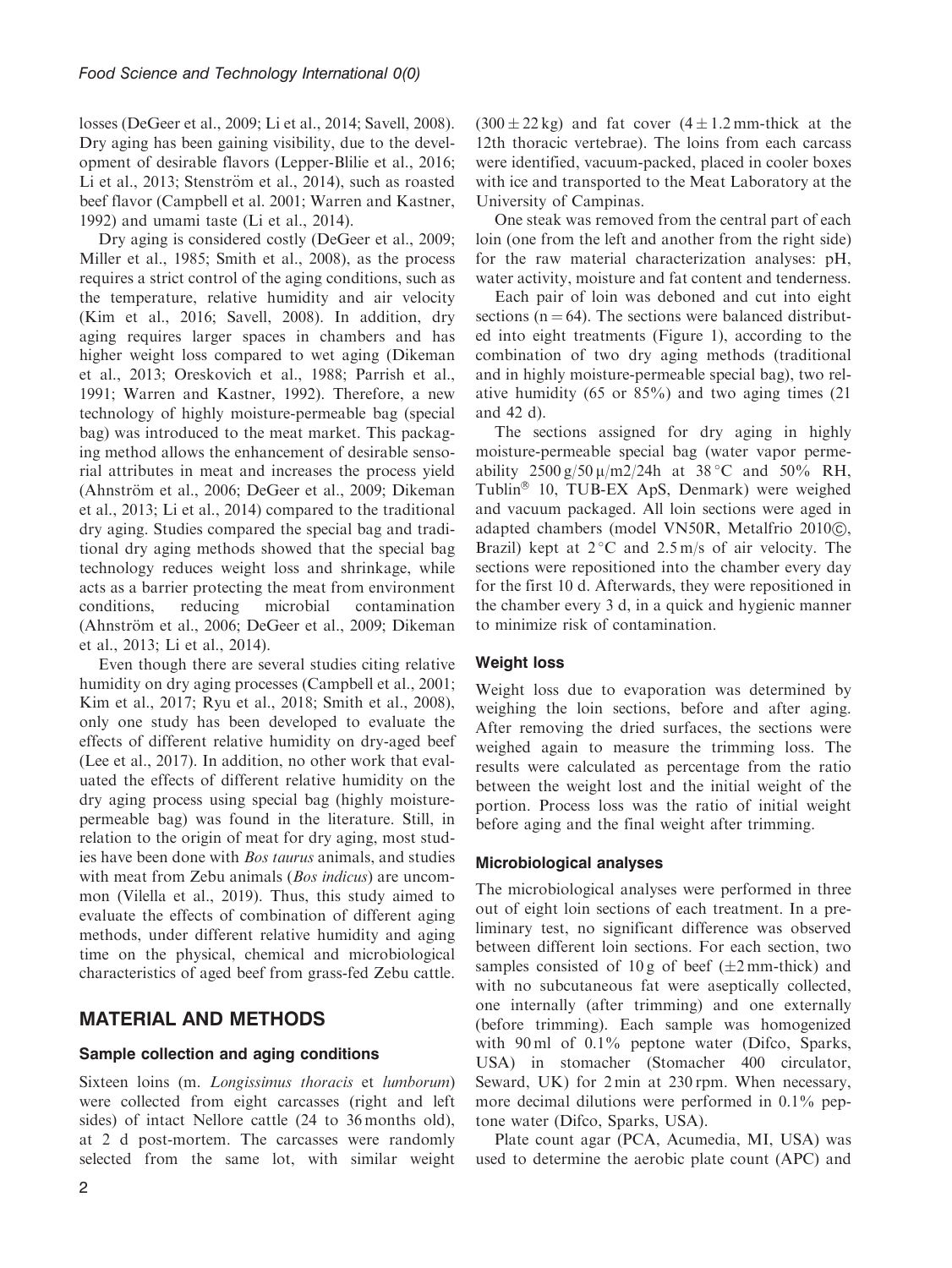| Left<br>$\rightarrow$ Caudal<br>Cranial<br>$\leftarrow$ |                      |                      |                      |                      | Right                |                      |                      |                      |  |  |
|---------------------------------------------------------|----------------------|----------------------|----------------------|----------------------|----------------------|----------------------|----------------------|----------------------|--|--|
|                                                         |                      |                      |                      |                      | Cranial $\leftarrow$ |                      |                      | $\rightarrow$ Caudal |  |  |
| #1                                                      | DA<br>65%/21d        | DA<br>65%/42d        | DA<br>85%/21d        | DA<br>85%/42d        | <b>SB</b><br>65%/21d | <b>SB</b><br>65%/42d | <b>SB</b><br>85%/21d | <b>SB</b><br>85%/42d |  |  |
| #2                                                      | <b>SB</b><br>85%/42d | DA<br>65%/21d        | DA<br>65%/42d        | DA<br>85%/21d        | DA<br>85%/42d        | <b>SB</b><br>65%/21d | <b>SB</b><br>65%/42d | <b>SB</b><br>85%/21d |  |  |
| #3                                                      | <b>SB</b><br>85%/21d | <b>SB</b><br>85%/42d | DA<br>65%/42d        | DA<br>65%/42d        | DA<br>85%/21d        | DA<br>85%/42d        | <b>SB</b><br>65%/21d | <b>SB</b><br>65%/42d |  |  |
| #4                                                      | <b>SB</b><br>65%/42d | <b>SB</b><br>85%/21d | <b>SB</b><br>85%/42d | DA<br>65%/21d        | DA<br>65%/42d        | DA<br>85%/21d        | DA<br>85%/42d        | <b>SB</b><br>65%/21d |  |  |
| #5                                                      | <b>SB</b><br>65%/21d | <b>SB</b><br>65%/42d | <b>SB</b><br>85%/21d | <b>SB</b><br>85%/42d | DA<br>65%/21d        | DA<br>65%/42d        | DA<br>85%/21d        | DA<br>85%/42d        |  |  |
| #6                                                      | DA<br>85%/42d        | <b>SB</b><br>65%/21d | <b>SB</b><br>65%/42d | <b>SB</b><br>85%/21d | <b>SB</b><br>85%/42d | DA<br>65%/21d        | DA<br>65%/42d        | DA<br>85%/21d        |  |  |
| #7                                                      | DA<br>85%/21d        | DA<br>85%/42d        | <b>SB</b><br>65%/21d | <b>SB</b><br>65%/42d | <b>SB</b><br>85%/21d | <b>SB</b><br>85%/42d | <b>DA</b><br>65%/21d | DA<br>65%/42d        |  |  |
| #8                                                      | DA<br>65%/42d        | DA<br>85%/21d        | DA<br>85%/42d        | <b>SB</b><br>65%/21d | <b>SB</b><br>65%/42d | <b>SB</b><br>85%/21d | <b>SB</b><br>85%/42d | DA<br>65%/21d        |  |  |
|                                                         |                      |                      |                      |                      |                      |                      |                      |                      |  |  |

Figure 1. A schematic diagram illustrating the treatment allocation to each section of paired-loins from 8 carcasses based on a balanced complete block design. Traditional dry-aging (DA) and Special bag aging (SB) at two relative humidity (65 or 85%) and two aging times (21 and 42 days).

the psychrotrophics (PSY), with incubation at  $35^{\circ}$ C for 48 h (Ryser and Schuman, 2015) and  $7^{\circ}$ C for 10 d (Vasavada and Critzer, 2015), respectively. The lactic acid bacteria count (LAB) was performed on Man, Rogosa and Sharpe agar (MRS, Difco), incubated at 35 C for 72 h in anaerobiosis (Probac, Brazil) (Njongmeta et al., 2015). For Enterobacteriaceae (EB), Violet Red Bile Glucose agar (VRBG, Acumedia) with overlay was used (Kornacki et al., 2015). The yeast and mold counts (MYC) were determined on Dichloran Rose Bengal Chlortetracycline agar (DRBC, Acumedia), incubated at  $25^{\circ}$ C for 5 d (Ryu and Wolf-Hall, 2015). The molds obtained in the samples were isolated on Czapek Yeast Autolysate agar (CYA) at  $25^{\circ}$ C for 7 d and identified by morphological characteristics (Pitt and Hocking, 2009). The Gram staining and catalase test were performed for the confirmation of LAB, Enterobacteriaceae and yeast colonies.

# pH and water activity

The pH was measured in duplicate by inserting a calibrated potentiometer (MP125 portable pH meter, Mettler Toledo, Brazil) directly into the steak. Water activity  $(a_w)$  was determined on a 3 mm-thick sample, collected on the dried surface and internal portion of the loin sections, using the water activity analyzer (Aqualab 4TE, Decagon, Brazil).

# Moisture and fat content

The moisture content was determined, in triplicate, by drying lean ground beef in a forced air convection oven, following the AOAC methodology (Association of Official Analytical Chemists, 1990). The fat content analysis was performed in triplicate on the non-aged steak, according to the Bligh and Dyer (1959) methodology.

# Warner-Bratzler shear force and cooking loss

The steaks were cooked in an electric oven (FRITOMAQ, Brazil) regulated at  $170^{\circ}$ C, until reaching the internal temperature of  $71^{\circ}$ C, following the AMSA (2015) procedures. The internal temperature was measured by a Copper-Constantan thermocouple (Omron E5CWL, CSW), inserted into the geometric center of the steak.

After cooking and weighing, the steaks were cooled at room temperature, wrapped in polyvinyl chloride film and then chilled overnight at  $4^{\circ}$ C, according to AMSA (2015) protocol. Six cylinders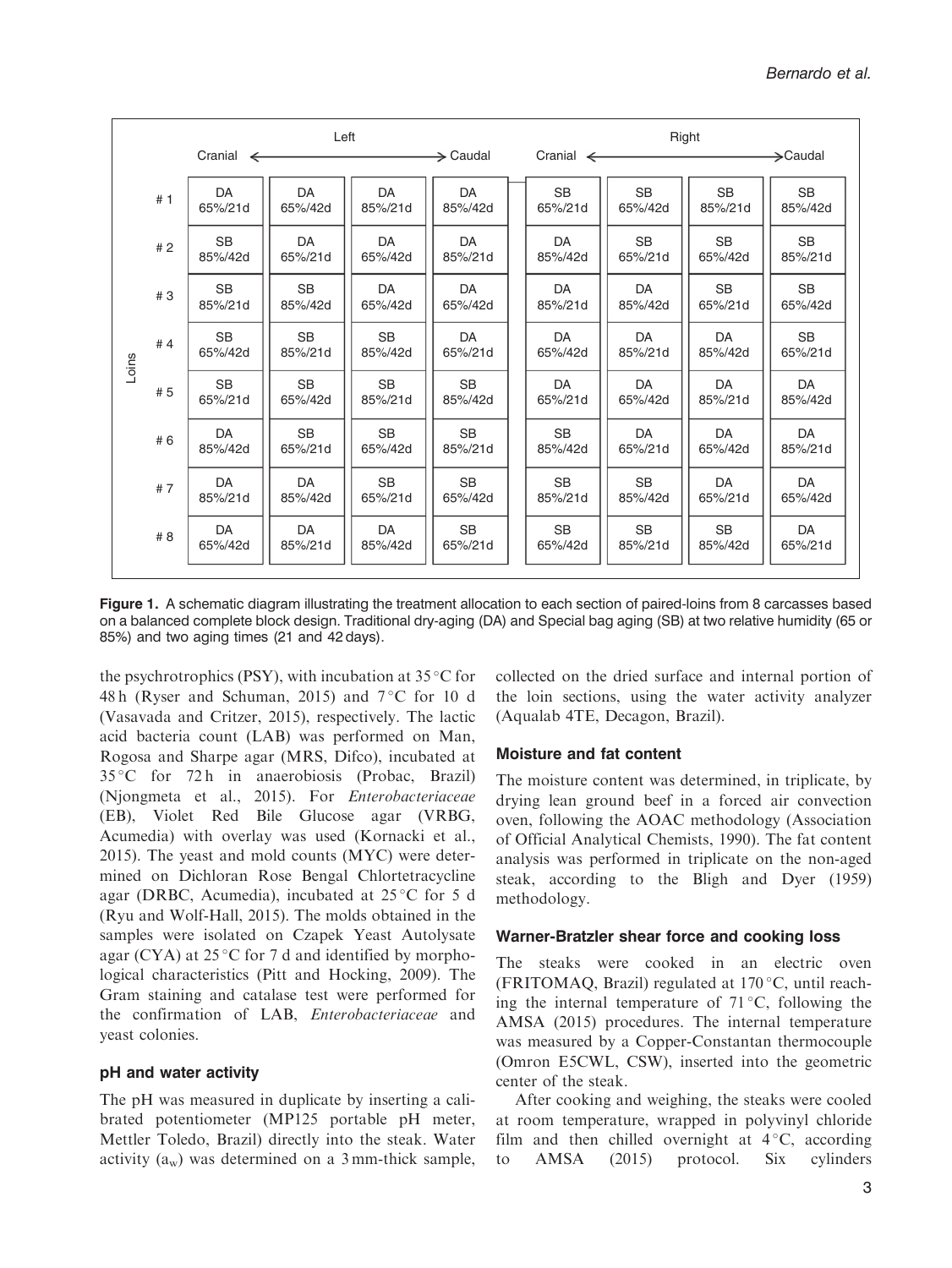(1.27 cm-diameter) were removed from each steak using a coring cutter, parallel to the muscle fiber orientation. Each cylinder was sheared in a texturometer (TA-XT plus, Texture Technologies Corp. Stable Micro Systems, UK), equipped with a 1 mm-thick Warner-Bratzler blade (AMSA, 2015).

Each steak was weighed, prior to and after cooking, and the cooking loss was calculated according to the following equation: (raw weight – cooked weight/raw weight)  $\times$  100.

# Statistical analyses

The initial experimental design for this study was a factorial  $2 \times 2 \times 2$  by the combination of two dry aging methods (traditional and highly moisturepermeable bag), two relative humidity (65 or 85%) and two aging times (21 and 42 d) as described in Figure 1 ( $n = 8$ ; 8 animals  $\times$  2 carcass side  $\times$  4  $sections = 46 sections for 4 treatments. The eight treat$ ments were distributed along the two loins from the same animal according to an extended Latin Square design with randomized order of location on the first animal. However, the samples aged at 85% of relative humidity presented signs of deterioration with 21 d of aging, with presence of mucus and a strange odor. Therefore, the samples that would be aged for 42 d had to be discarded (32 from 64 samples were discarded).

Thus, all data obtained in the physical-chemical and instrumental analyses, at 21 d of aging, were analyzed using the factorial variance analysis (ANOVA) from Statistica 10.0 software (StatSoft, USA, 2010) using a model with the fixed main effects of aging methods and relative humidity and the random effect of animal, carcass side and section, with eight replicates. The microbiological results were evaluated by One way variance analysis (ANOVA). The mean values obtained  $(\pm$ SEM) were analyzed by the Tukey test at 5% significance level.

# RESULTS AND DISCUSSION

## Sample characterization

The non-aged samples had pH  $5.39 \pm 0.01$ . The contents of fat and moisture were  $3.08 \pm 0.30\%$  and  $74.94 \pm 0.45\%$ , respectively, and subcutaneous fat thickness was  $4.17 \pm 0.28$  mm. Water activity was  $0.993 + 0.001$  and instrumental tenderness was  $4.48 +$ 0.09 kg.

# Weight loss

Samples aged at 65% RH presented higher evaporation and process losses compared to samples aged at 85% RH ( $P < 0.05$ ; Table 1).

No differences were observed in the evaporation losses between traditional and special bag dry-aged samples  $(P > 0.05$ ; Table 1). However, trimming and process losses were higher in the traditional dry-aged samples ( $P < 0.05$ ; Table 1) compared to those in special bag.

Literature data on weight losses of traditional dry aging and in special bag are divergent. Dikeman et al. (2013) observed lower evaporation losses and higher trimming losses in samples aged in special bag than in the traditional method; nevertheless, total process losses did not differ. Ahnström et al. (2006) reported that, at 21 days of aging, traditional dry-aged samples presented higher evaporation and trimming losses, compared to the samples aged in special bag. These differences may be explained by conditions of relative humidity, temperature and air velocity used in each of these studies.

There was interaction between the aging method and relative humidity for trimming losses ( $P < 0.05$ ). At 65% RH, no differences were observed in trimming losses for both aging methods ( $P > 0.05$ ). However, at 85% RH, the samples aged in special bag  $(11.84 \pm$ 0.61%) had lower trimming losses compared to

|  |  | Table 1. Mean $\pm$ SEM of evaporation, trimmings and process losses of traditional and special bag dry-aged samples. |  |  |  |  |  |  |  |  |  |  |
|--|--|-----------------------------------------------------------------------------------------------------------------------|--|--|--|--|--|--|--|--|--|--|
|--|--|-----------------------------------------------------------------------------------------------------------------------|--|--|--|--|--|--|--|--|--|--|

|                          | Evaporation (%)  | Trimming (%)     | Process (%)      |
|--------------------------|------------------|------------------|------------------|
| Aging Method             |                  |                  |                  |
| Traditional ( $n = 16$ ) | $15.10 + 1.22$   | $18.31 \pm 0.85$ | $31.06 + 1.24$   |
| Special bag ( $n = 16$ ) | $14.28 + 1.12$   | $13.78 \pm 0.69$ | $26.03 + 1.43$   |
| P-value                  | 0.20             | < 0.0001         | < 0.05           |
| Relative Humidity (RH)   |                  |                  |                  |
| 65% RH ( $n = 16$ )      | $18.91 \pm 0.45$ | $16.89 \pm 0.62$ | $32.47 \pm 0.86$ |
| 85% RH ( $n = 16$ )      | $10.47 \pm 0.44$ | $15.20 \pm 1.18$ | $24.62 \pm 1.28$ |
| P-value                  | < 0.0001         | 0.10             | < 0.0001         |
| Method x RH              |                  |                  |                  |
| P-value                  | 0.36             | < 0.05           | 0.26             |

Evaporation: weight ratio before and after sample aging; Trimming: ratio of trimming weight (dried surface) and weight after the dry aging process; Process: ratio of initial weight before aging and the final weight after trimming.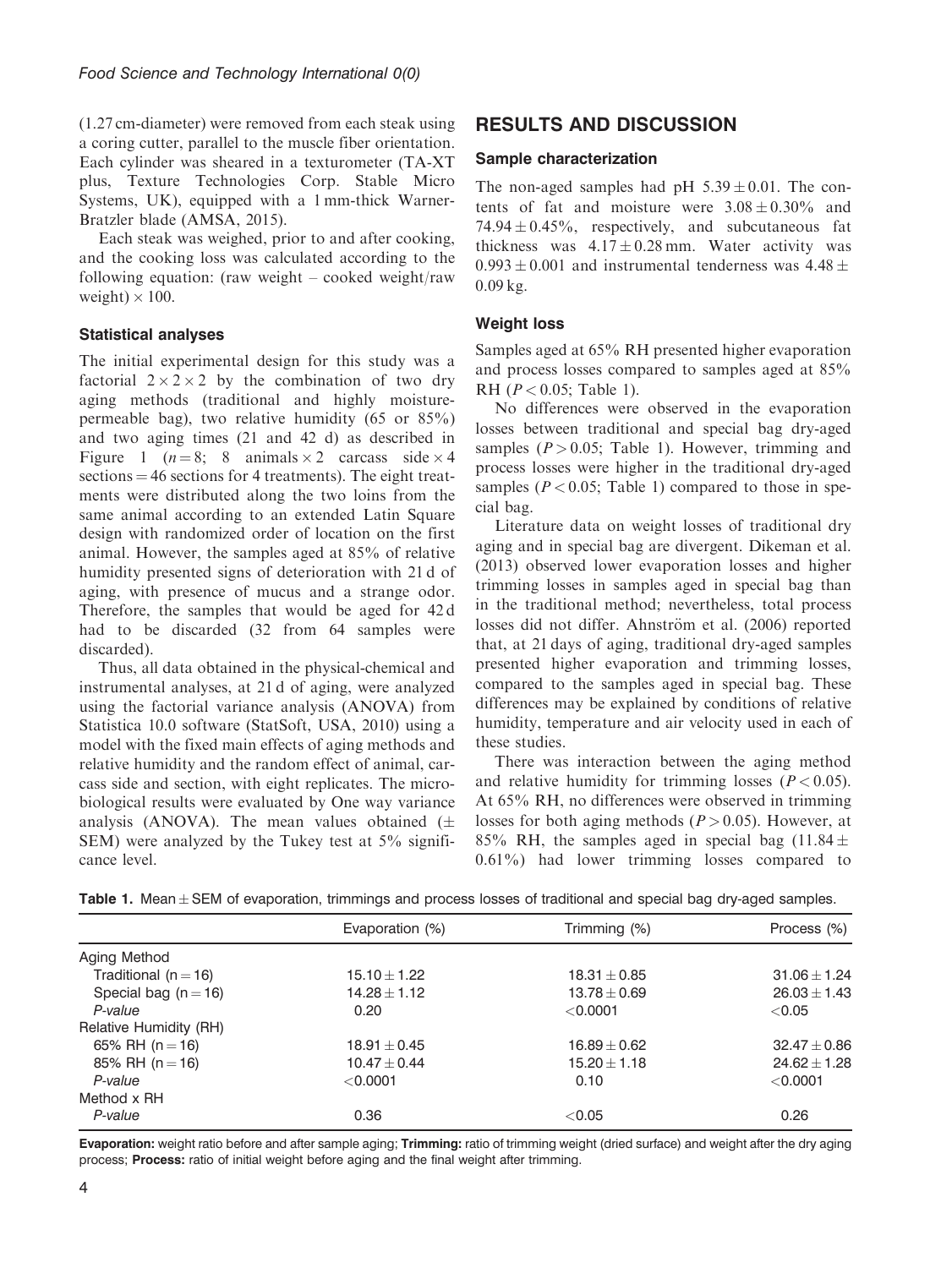traditional dry-aged samples ( $P < 0.05$ ; 18.56  $\pm$  1.55%). In addition, dry aging in special bag at 85% RH also presented lower trimming losses than the same aging method at 65% RH ( $P < 0.05$ ; 15.73 ± 0.75%). Higher values of relative humidity led to an intense formation of mucus on the traditional dry-aged samples and consequently require a deeper removal of the crust surface region. In the process with a special bag, the formation of mucus was less intense due to the protection caused by the plastic bag, even in high relative humidity.

#### Microbiological analyses

Before aging, no PSY, LAB or MYC were detected on samples  $\left($  < 1 log CFU/g). APC and EB counts were 1.6 and <1.1 log CFU/g, respectively.

After 21 days at 65% RH, LAB counts remained below the detection limit  $\left(\langle 1.0 \text{ log CFU/g} \right)$  in both aging processes (Table 2). Low counts of LAB in samples dry aged between 50 and 75% RH were also observed in other studies (Campbell et al., 2001; DeGeer et al., 2009; Hulánková et al., 2018; Li et al., 2013). However, Li et al. (2014) detected 4.4 and 3.2 log CFU/g after 19 days at 75% RH in samples of dry aging bag and traditional dry aging, respectively. In addition, EB was isolated from only one special bag sample, with a count of 1.3 log CFU/g. No recommendations for acceptable EB level for dry aged beef are available. The European criterion for bovine carcass is  $\leq$ 2.5 log CFU/g (Commission Regulation (EC), 2005). Samples of meat surface of special bag had higher MYC than meat surface samples of the dry-aging process ( $P < 0.05$ , Table 2). Molds were isolated in 33.3% of dry-aged samples and in 66.6% of samples aged in special bag. However, other studies reported higher yeast counts in traditional dry aging than in dry aging in bags (Ahnström et al., 2006; DeGeer et al., 2009). In our study, all molds were identified as Aspergillus sydowii. There is no previous report on this fungal species in dry-aged meat or in the special bag form. This species has been recovered from cured meat and the minimum aw for growth is 0.78 (Pitt and Hocking, 1997).

For the APC and PSY counts, the surface of samples aged in special bag had higher counts of PSY  $(P<0.05)$ , whereas dry-aged samples presented higher APC  $(P < 0.05)$ . Nevertheless, for both microbial groups and aging methods, counts remained around 4 log CFU/g. Other authors reported APC  $\geq$ 5log CFU/ g, but most studies used higher RH and storage temperature (Gudjónsdóttir et al., 2015; Kim et al., 2019; Li et al., 2013, 2014) have also observed higher counts of APC on the surface of traditional dry-aged samples. After trimming APC was <3 log CFU/g for both treatments. Meanwhile the samples from traditional

APC: Aerobic plate count; PSY: Psychrotrophic plate count; EB: Enterobacteriaceae; LAB: Lactic acid bacteria; MYC: Mold and yeast count; Internal: microbial counts on the internal part  $\pm 0.08$ b  $\pm 0.12b$  $\pm 0.20c$  $\pm 0.11$ b  $\pm 0.11$ b APC: Aerobic plate count; PSY: Psychrotrophic plate count; EB: Enterobacteriacoeae; LAB: Lactic acid bacteria; MYC: Mold and veast count; Internal: microbial counts on the internal part Surface Internal Surface Internal Surface Internal Surface Internal Surface  $\pm 0.23$ d 7.34  $\pm 0.14$ d 8.15  $\pm 0.10$ d 2.58  $+0.100$  4.49  $\pm 0.15c$  5.62 ကြ $\frac{1}{2}$  3) Special bag (n  $3.61 + 0.23d$  $4.26 \pm 0.14$ d  $2.43 \pm 0.15c$  $^+$  $^+$ nternal  $\pm 0.19$ a 4.26 <1.10  $\pm 0.34$ a 2.43  $\frac{0}{2}$  $\pm 0.13$ a 3.61  $(P < 0.05)$ .  $9.47 \pm 0.13a$  $10.55 \pm 0.19a$  $8.15 \pm 0.34a$  $\pm 0.27$ a  $\pm 0.0$ 4a Surface (meat) of samples; Surface: microbial counts on samples surface. Different letters within the same row indicate significant differences (  $+0.14c$  9.47  $\pm 0.08$ bc 10.55  $\pm 0.11$ b 8.15  $\pm 0.00$ d 5.56  $\pm 0.23$ b 7.71  $(n=3)$  $7.21 \pm 0.08$ bc  $5.26 \pm 0.14c$  3) Traditional (n Traditional  $+$   $+$  $^+$ nternal  $\pm 0.21$ f 5.26  $\pm 0.10$ d 3.42  $+0.00d$  5.07  $<sub>2.00</sub>$ </sub>  $\pm 0.21$ d 7.21 85% 65% 85%  $4.22 \pm 0.21d$  $.39 + 0.211$  $\pm 0.03c$  $^+$  $^+$ Surface  $\pm 0.16$ e 1.39  $\pm 0.36$ d 4.22 <1.10 <1.00  $\pm 0.00$ d 2.97  $\widehat{\infty}$  $\equiv$  3) Special bag (n  $61 + 0.36d$  $54 + 0.16e$  $\pm 0.00$ d  $\pm 0.00$ d Special bag Internal  $^+$  $\pm 0.06$ d 2.54 <1.00 <1.00  $<sub>2.00</sub>$ </sub>  $\pm 0.14e$  4.61  $\ddot{\Omega}$  $\tilde{+}$  $2.88 \pm 0.14e$  $4.12 \pm 0.06d$  $\pm 0.00$ d  $\pm 0.00$ d  $\pm 0.28$ d Surface  $\pm$  0.21e 4.12  $\pm 0.29c$  2.88 <1.00 <1.00  $< 2.28$ ၐ  $\overline{\mathbf{u}}$  $2.65 \pm 0.21e$  $6.22 \pm 0.29c$  $\pm 0.00$ d  $\pm 0.00$ d  $\pm 0.00$ d  $\epsilon$ Traditional (n Traditional Internal APC1 2.65  $PSY<sup>2</sup>$  6.22 EB1 <1.00  $\mathsf{LAB}^\mathsf{1}$   $\leq 1.00$ MYC<sup>2</sup>  $<$  2.00 65% Microbial Microbial groups  $MNC<sup>2</sup>$ APC<sup>1</sup> PSY<sup>2</sup> IAB'  $EB<sup>1</sup>$ 

Table 2. Microbial counts (log CFU/g

Microbial

 $\mathbf{a}$ Table:

counts

 $CFU/g \pm$ 

 $100$ 

SEM) in traditional and special bag dry-aged samples for 21 days at 65 and 85% of relative humidity.

samples

dry-aged

bag

special

**Dug** 

traditional

⊒. SEM)

 $\overline{\Omega}$ 

tor

humidity

of relative

85%

and 89  $\vec{a}$ days

5

1Limit of detection: 1 log CFU/g. 2Limit of detection: 2 log CFU/g.

Limit <sup>2</sup>Limit

of detection: 1 log CFU/g. of detection: 2 log CFU/g.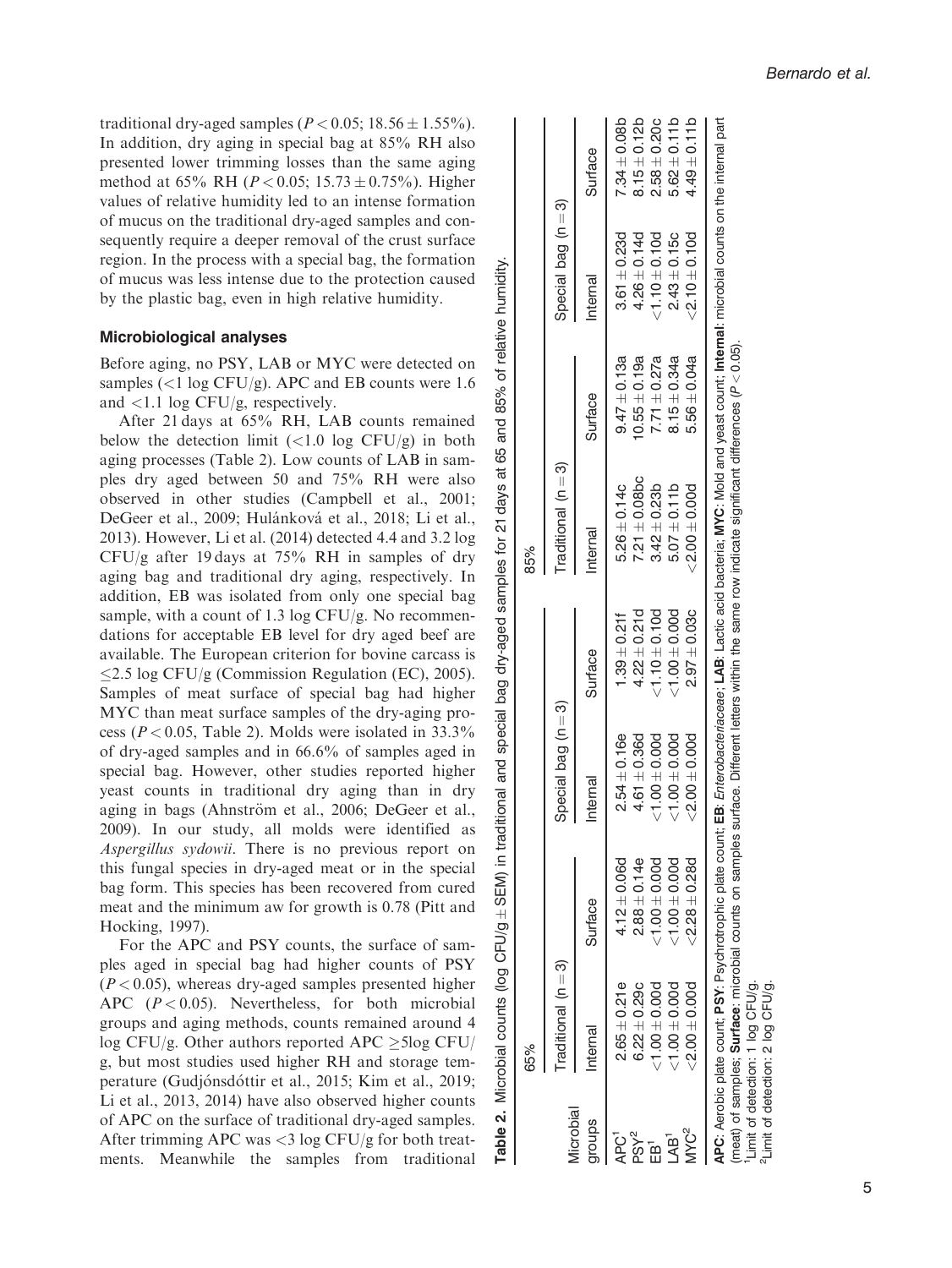dry-aged process showed a significant increase in the PSY count, achieving 6.22 log CFU/g. In addition, no difference  $(P > 0.05)$  was noted between surface and internal dry-aged beef samples from special bag.

At 85% RH, most samples, both internal and surface, from the traditional dry aged process showed higher counts for all microbial groups compared to samples aged in special bag ( $P < 0.05$ ). APC and PSY reached 9.47 and 10.55 log CFU/g, respectively, on the surface of the traditional dry-aged samples. Although the dry aging process provided the highest counts, a significant microbial growth was also noted in samples aged in special bag, 7.34 log CFU/g for APC and 8.15 log CFU/g for PSY (Table 2). The APC results are similar to those obtained by Li et al. (2014) for dry aging and special bag processes performed for 19 days at 2.9 °C, 8.75 log CFU/cm<sup>2</sup> and 6.57 log CFU/cm<sup>2</sup>, respectively. However, values between 3.00 and 5.00  $\log$  CFU/cm<sup>2</sup> were reported in other studies conducted in high RH values (87% RH, Ahnström et al., 2006; 85% RH, Hulánková et al., 2018; 91% RH, Li et al., 2013).

Few studies have investigated the effect of relative humidity (RH) during dry aging on the microbial population (Dashdorj et al., 2016). According to Hulánková et al. (2018), some spoilage signal such as off-flavor can be detected in meat with bacteria counts around 7 log CFU/g. However, there is no mention in the literature about the maximum tolerable count for mold and yeast in dry aging beef or other meat. At 85% RH, after 21 days, dry aged samples showed several signs of deterioration, such as discoloration, high viscosity and bad odor (Zagorec and Champomier-Vergès, 2017), with APC and PSY counts  $>7$  log  $CFU/g$  (Table 2). Meat spoilage observed in the highest RH may be related to superficial water activity of samples, 0.99 versus 0.95 at 65% RH. The presence of high water activity associated to  $pH > 5.3$  (Table 3) provided a favorable environment for microbial development. The internal portion of aged samples also presented  $a_w$ values higher than 0.99 (Table 3). Thus our results demonstrated that both methods at 65% RH and  $2^{\circ}$ C, even during a prolonged aging times, keep microbial counts below deterioration levels.

## pH, water activity and moisture content

The dry aging method and the relative humidity percentage did not affect the pH values ( $P > 0.05$ ; Table 3). Other studies also found no differences in the pH values between the dry aging process, traditional process, and in highly moisture-permeable bag (Berger et al., 2018: Stenström et al., 2014).

The samples aged at 85% RH had higher internal and external  $a_w$  values ( $P < 0.05$ ; Table 3) compared to those aged at 65% RH. Regarding the dry aging method, samples in special bag presented higher internal a<sub>w</sub> values ( $P < 0.05$ ; Table 3) than traditional dryaged samples. However, the dry aging method did not affect the external a<sub>w</sub> values ( $P > 0.05$ ; Table 3). Water activity is one of the most important factors that control microbial growth in food (Lewicki, 2004). In the case of the dry aging process, the reduction of water activity on the product surface, together with the low temperature, are the factors that control the microbiota, since the meat is exposed to oxygen, different from the wet aging (vacuum). Lower values of water activity on the surface of the meat tend to provide greater conservation, increasing shelf life (da Silva et al., 2019). In the case of changes on product's internal water activity, it can modify the speed of lipid oxidation and the releasing of free amino acids, peptides, and the breakdown of ribonucleotides, that would have an effect on the flavor development (Dashdorj et al., 2016; Karel, 1980; Savell and Gehring, 2018).The aging

Table 3. Means  $\pm$  SEM of pH, water activity, moisture, cooking loss and Warner-Bratzler shear force of traditional and special bag dry-aged samples.

|                          | pH              | Internal $a_w$      | External $a_{w}$    | Moisture (%)     | Cooking<br>$loss (\%)$ | WBSF (kg)       |  |
|--------------------------|-----------------|---------------------|---------------------|------------------|------------------------|-----------------|--|
| Aging method             |                 |                     |                     |                  |                        |                 |  |
| Traditional ( $n = 16$ ) | $5.51 \pm 0.01$ | $0.9887 \pm 0.0006$ | $0.9730 \pm 0.0060$ | $73.82 + 0.33$   | $19.98 + 0.55$         | $3.40 \pm 0.10$ |  |
| Special bag ( $n = 16$ ) | $5.51 \pm 0.01$ | $0.9907 + 0.0004$   | $0.9813 + 0.0050$   | $73.94 \pm 0.28$ | $20.09 + 0.67$         | $3.39 + 0.15$   |  |
| P-value                  | 0.90            | < 0.05              | 0.08                | 0.76             | 0.90                   | 0.26            |  |
| Relative Humidity        |                 |                     |                     |                  |                        |                 |  |
| 65% RH ( $n = 16$ )      | $5.53 \pm 0.01$ | $0.9889 + 0.0006$   | $0.9599 + 0.0046$   | $73.46 + 0.34$   | $19.62 + 0.63$         | $3.61 + 0.12$   |  |
| 85% RH $(n = 16)$        | $5.49 \pm 0.01$ | $0.9905 \pm 0.0004$ | $0.9944 + 0.0015$   | $74.30 + 0.21$   | $20.45 + 0.57$         | $3.18 + 0.11$   |  |
| P-value                  | 0.23            | < 0.05              | < 0.0001            | < 0.05           | 0.35                   | 0.19            |  |
| Method x RH              |                 |                     |                     |                  |                        |                 |  |
| P-value                  | 0.58            | 0.72                | 0.11                | 0.18             | 0.69                   | 0.58            |  |

Internal a<sub>w</sub>: Water activity of the loin internal part; External a<sub>w</sub>: Water activity of the loin external surface; WBSF: Warner-Bratzler shear force.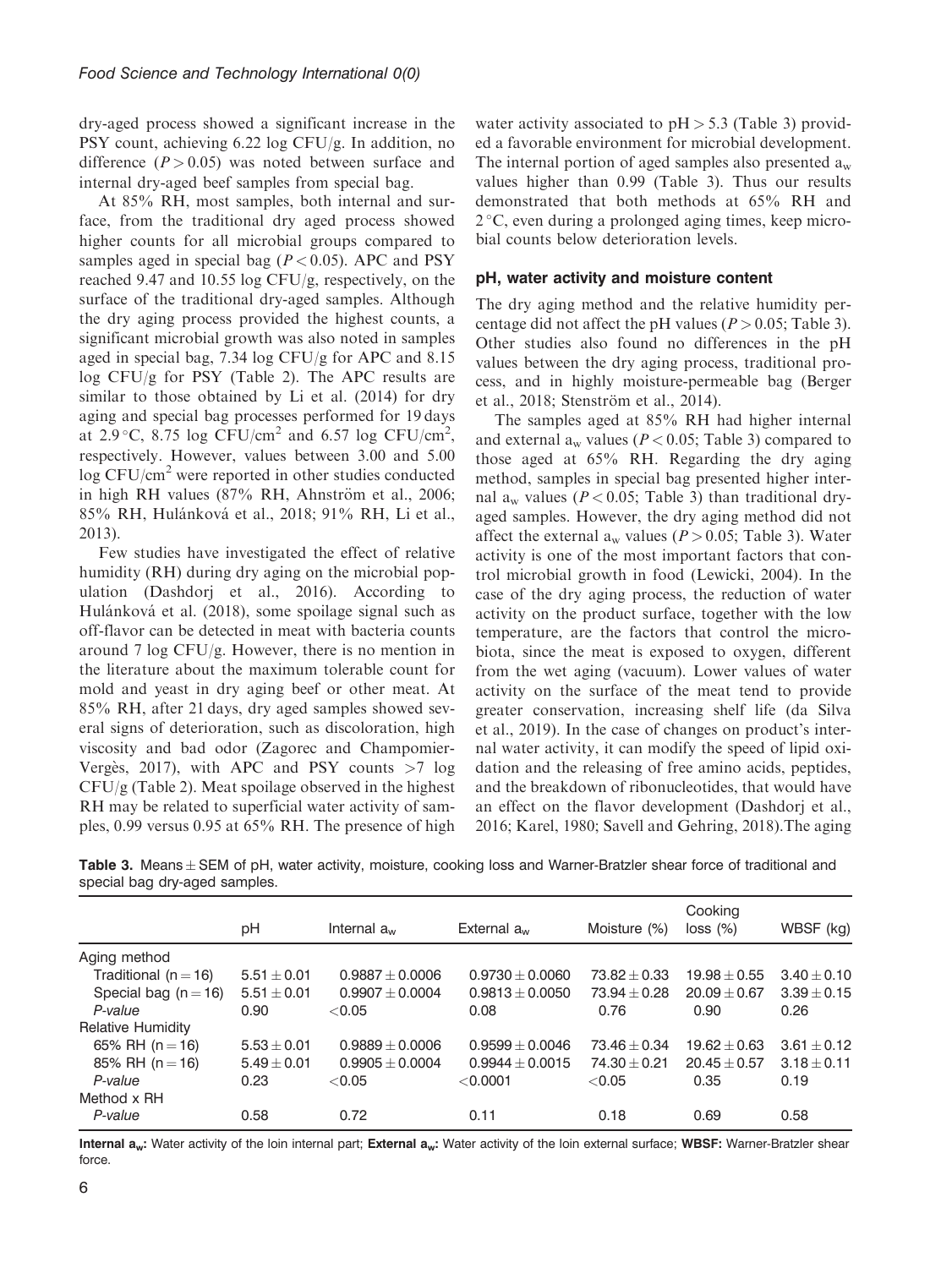method did not affect the moisture content ( $P > 0.05$ ; Table 3). Ahnström et al. (2006) also found no difference in the moisture content of traditional and special bag dry-aged samples. Still, at 65% RH the samples presented lower moisture content compared to those aged at 85% RH ( $P < 0.05$ ; Table 3). Several authors (Ahnström et al., 2006; Degeer et al., 2009; Li et al., 2014; Savell, 2008; Stenström et al., 2014; Warren and Kastner, 1992) reported that the development of the characteristic flavor of dry aged meat is due to the concentration of aromatic compounds and free amino acids due to water loss through evaporation. Thus, one of the objectives of the dry aging process is to reduce the product's moisture, thereby ensuring higher sensory notes for attributes such as nutty, buttery, blue cheese and umami (Campbell et al., 2001; Li et al., 2014; Warren and Kastner, 1992). Juiciness is other sensory characteristic that can be affected by the moisture loss. For few authors, the moisture loss during the dry aging process can concentrate the fat and increases juiciness (Berger et al., 2018; Campbell et al., 2001).

#### Cooking loss and Warner-Bratzler shear force

The aging method and RH did not affect the cooking loss ( $P > 0.05$ ; Table 3). This result was expected as the samples had similar values of moisture content (Table 3), therefore the samples had similar amounts of water available to be lost during the cooking procedure. Berger et al.  $(2018)$  and Ahnström et al.  $(2006)$ also reported no differences in cooking loss of traditional and special bag dry-aged samples. On the other hand, Dikeman et al. (2013) and DeGeer et al. (2009) found higher cooking losses in samples aged in special bag than in traditional dry aging. These divergences could be explained by the different RH and temperature conditions used in the studies (Dikeman et al., 2013).

No differences were found in the Warner-Bratzler shear force values due to the aging method and RH  $(P > 0.05;$  Table 3). It is well known that aging increases the beef tenderness, and time and temperature are the most important factors during this process (Khan et al., 2016). In the current experiment, the treatments were aged for the same time and temperature, therefore no differences were expected in the shear force values, regardless of the aging method and RH. Other authors also found no differences in shear force values of traditional and special bag dry-aged beef (Ahnström et al., 2006; Berger et al., 2018; DeGeer et al., 2009; Dikeman et al., 2013).

Findings of this study should be considered in light of the limitation related to the sample size, which was based on other experimental studies (Bernardo et al., 2020; Cameron et al., 2020; da Silva et al., 2019; Kim et al., 2016; Li et al., 2014; Vilella et al., 2019) and not explicitly calculated.

# **CONCLUSION**

The results from the current study indicated that aging of beef from Zebu cattle, with low fat cover, resulted in a highly tender product, regardless of the aging method and relative humidity condition. Furthermore, given the conditions used in this study, the use of highly moisture-permeable bag could be considered an alternative to produce dry-aged beef with lower process losses and without changing physical-chemical properties of meat, when compared to traditional dry aging. However, dry aging at 85% RH provided high counts of mesophilic and psychrotrophic aerobic microorganisms, leading to deterioration and making dry aging unviable. Due to this deterioration problem, the experiment was finished at 21 days of aging and the samples assigned for 42 days of aging were discarded and was not possible to evaluate the effects of relative humidity and aging method at 42 days of aging. Therefore, further studies on meat physical-chemical properties at variable and high-controlled relative humidity, related with different aging methods and moisture loss rates are recommended to validate and increase the opportunities for this high-value product. In addition, sensory analyses are suggested to evaluate the consumer acceptability of traditional and special bag dryaged beef.

#### RESEARCH ETHICS

This study was approved by the Committee of Ethics in Research in Human Beings from the Faculty of Medical Sciences, State University of Campinas (Protocol Number: 69320317.6.0000.5404).

## ACKNOWLEDGEMENTS

The authors would like to thank the Conselho Nacional de Desenvolvimento Científico e Tecnológico (CNPq, Brazil) and the Coordenação de Aperfeiçoamento de Pessoal de Nivel Superior (Capes, Brazil) for providing the financial support for scholarships, also Dr. Marina Venturini Copetti of the Universidade Federal de Santa Maria for the identification of the molds.

#### DECLARATION OF CONFLICTING INTERESTS

The author(s) declare that there is no conflict of interests and that the research was free of bias.

#### FUNDING

The author(s) disclosed receipt of the following financial support for the research, authorship, and/or publication of this article:This work was supported by the São Paulo Research Foundation - FAPESP (Project: 2016/02853-9).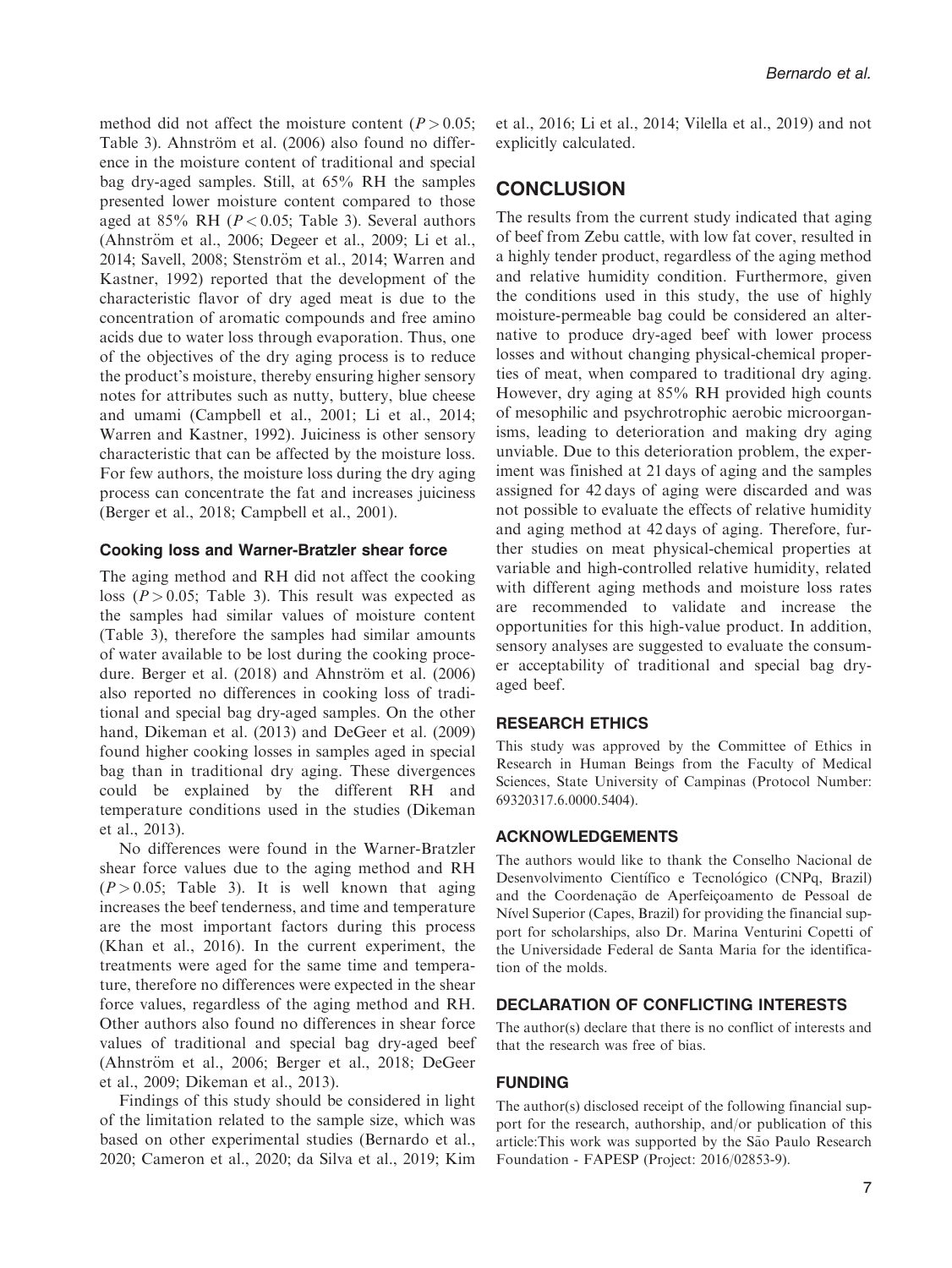# ORCID iD

Sérgio Bertelli Pflanzer **[https://orcid.org/0000-0001-8482-](https://orcid.org/0000-0001-8482-9569)** [9569](https://orcid.org/0000-0001-8482-9569)

### **REFERENCES**

- Ahnström ML, Seyfert M, Hunt MC and Johnson DE. (2006). Dry aging of beef in a bag highly permeable to water vapour. Meat Science 73(4): 674–679.
- AMSA. (2015). Research Guidelines for Cookery, Sensory Evaluation, and Instrumental Tenderness Measurements of Meat. Champaign: American Meat Science Association.
- AOAC. (1990). Official methods of analysis. 15th ed. Washington, DC: Association of Official Analytical Chemists, pp.99–101.
- Berger J, Kim YHB, Legako JF, Martini S, Lee J, Ebner P, et al. (2018). Dry-aging improves meat quality attributes of grass-fed beef loins. Meat Science 145: 285–291.
- Bernardo APS, da Silva ACM, Francisco VC, Ribeiro FA, Nassu RT, Calkins CR, et al. (2020). Effects of freezing and thawing on microbiological and physical-chemical properties of dry-aged beef. Meat Science 161: 108003.
- Bligh EG and Dyer WJ. (1959). A rapid method of total lipid extraction and purification. Canadian Journal of Biochemistry and Physiology 37(8): 911–917.
- Cameron JG, Robin JH and Graham GE. (2020). Alternative cutting methods and dry aging reduce the shear force of hot boned beef striploin in Bos indicus cattle. Meat Science 163. https://www.sciencedirect.com/science/article/pii/ S0309174019307910
- Campbell RE, Hunt MC, Levis P and Chambers E. (2001). Dry-aging effects on palatability of beef longissimus muscle. Journal of Food Science 66(2): 196–199.
- Carvalho ME, Gasparin G, Poleti MD, Rosa AF, Balieiro JCC, Labate CA, et al. (2014). Heat shock and structural proteins associated with meat tenderness in Nellore beef cattle, a Bos indicus breed. Meat Science 96(3): 1318–1324.
- Commission Regulation (EC) No 2073/2005 (2005). Microbiological criteria for foodstuffs. Available at: [https://eur-lex.europa.eu/legal-content/EN/TXT/PDF/?](https://eur-lex.europa.eu/legal-content/EN/TXT/PDF/?uri=CELEX:32005R2073&from=EN) [uri=CELEX:32005R2073&from=EN](https://eur-lex.europa.eu/legal-content/EN/TXT/PDF/?uri=CELEX:32005R2073&from=EN) (accessed 16 November 2020).
- da Silva ACM, Pena PO, Pflanzer SB and do Nascimento MS. (2019). Effect of different dry aging temperatures on Listeria innocua as surrogate for Listeria monocytogenes. Meat Science 157: 107884.
- Dashdorj D, Tripathi VK, Cho S, Kim Y and Hwang I. (2016). Dry aging of beef; Review. Journal of Animal Science and Technology 58: 28.
- DeGeer SL, Hunt MC, Bratcher CL, Crozier-Dodson BA, Johnson DE and Stika JF. (2009). Effects of dry aging of bone-in and boneless strip loins using two aging processes for two aging times. Meat Science 83(4): 768–774.
- Dikeman ME, Obuz E, Gök V, Akkaya L and Stroda S. (2013). Effects of dry, vacuum, and special bag aging; USDA quality grade; and end-point temperature on yields and eating quality of beef longissimus lumborum steaks. Meat Science 94(2): 228–233.
- Ferraz JBS and Felício PE.  $(2010)$ . Production systems An example from Brazil. Meat Science 84(2): 238–243.
- Gudjónsdóttir M, Gacutan MD, Mendes AC, Chronakis IS, Jespersen L and Karlsson AH. (2015). Effects of electrospun chitosan wrapping for dry-ageing of beef, as studied by microbiological, physicochemical and low-field nuclear magnetic resonance analysis. Food Chemistry 184: 167–175.
- Hulánková R, Kameník J, Saláková A, Závodský D and Borilova G. (2018). The effect of dry aging on instrumental, chemical and microbiological parameters of organic beef loin muscle.  $Lwt - Food Science$  and  $Technology$  89: 559–565.
- Karel M. (1980). Lipid oxidation, secondary reactions, and water activity of foods. In: Simic MG and Karel M (eds) Autoxidation in Food and Biological Systems, pp. 191–206. Boston, MA: Springer.
- Kim YHB, Kemp R and Samuelsson LM. (2016). Effects of dry-aging on meat quality attributes and metabolite profiles of beef loins. Meat Science 111: 168-176.
- Khan MI, Jung S, Nam KC and Jo C. (2016). Postmortem aging of beef with a special reference to the dry aging. Korean Journal for Food Science of Animal Resources 36(2): 159–169.
- Kim YHB, Kemp R and Samuelsson LM. (2016). Effects of dry-aging on meat quality attributes and metabolite profiles of beef loins. Meat Science 111: 168–176.
- Kim YHB, Meyers B, Kim HW, Liceaga AM and Lemenager RP. (2017). Effects of stepwise dry/wet-aging and freezing on meat quality of beef loins. Meat Science 123: 57–63.
- Kim S, Lee HJ, Kim M, Yoon JW, Shin DJ and Jo C. (2019). Storage stability of vacuum-packaged dry-aged beef during refrigeration at 4°C. Food Science of Animal Resources 39(2): 266–275.
- Koohmaraie M. (1994). Muscle proteinases and meat aging. Meat Science 36(1–2): 93–104.
- Kornacki JL, Gurtler JB and Stawick BA. (2015). Enterobacteriaceae, coliforms, and Escherichia coli as quality and safety indicators. In: Salfinger Y and Tortorello ML (eds) Compendium of Methods for the Microbiological Examination of Foods. 5th ed. Washington, DC: American Public Health Association, pp.103–120.
- Lee HJ, Choe J, Kim KT, Oh J, Lee DG, Kwon KM, et al. (2017). Analysis of low-marbled Hanwoo cow meat aged with different dry-aging methods. Asian-Australasian Journal of Animal Sciences 30(12): 1733–1738.
- Lepper-Blilie AN, Berg EP, Buchanan DS and Berg PT. (2016). Effects of post-mortem aging time and type of aging on palatability of low marbled beef loins. Meat Science 112: 63–68.
- Lewicki PP. (2004). Drying. In: Jensen WK, Devine C and Dikeman M (eds) Encyclopedia of Meat Science. London: Elsevier Academic Press.
- Li X, Babol J, Bredie WLP, Nielsen B, Tománková J and Lundström K. (2014). A comparative study of beef quality after ageing longissimus muscle using a dry ageing bag, traditional dry ageing or vacuum package ageing. Meat Science 97(4): 433–442.